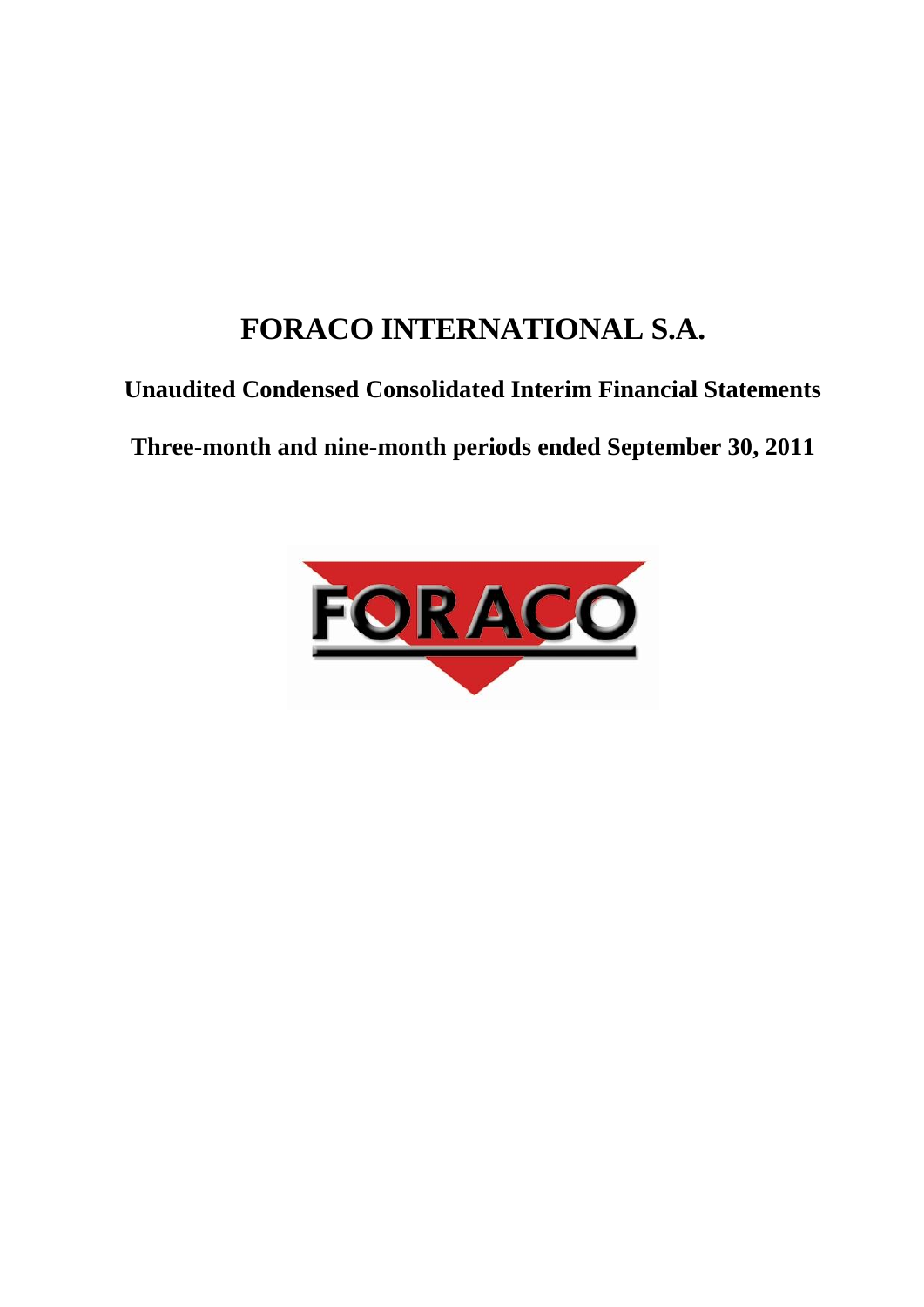**Foraco International S.A.**

**Unaudited condensed consolidated interim financial statements as of September 30, 2011**

# **Table of Contents**

|    | <b>Unaudited condensed consolidated interim balance sheet - Assets</b>              | 3  |
|----|-------------------------------------------------------------------------------------|----|
|    | Unaudited condensed consolidated interim balance sheet $-$ Equity $\&$ Liabilities  | 4  |
|    | Unaudited condensed consolidated interim income statement                           | 5  |
|    | Unaudited condensed consolidated interim statement of changes in equity             |    |
|    | Selected notes to the unaudited condensed consolidated interim financial statements | 8  |
| 1. | Basis of preparation                                                                | 8  |
| 2. | Selected notes on critical accounting policies and new accounting pronouncements    | 8  |
| 3. | Financial risk management                                                           | 9  |
| 4. | Segment information                                                                 | 10 |
| 5. | Property, plant and equipment                                                       | 11 |
| 6. | Goodwill                                                                            | 12 |
| 7. | Inventories                                                                         | 13 |
| 8. | <b>Borrowings</b>                                                                   | 13 |
| 9. | Provisions                                                                          | 14 |
|    | 10. Share capital                                                                   | 14 |
|    | 11. Expenses by nature                                                              | 15 |
|    | 12. Commitments and contingencies                                                   | 15 |
|    | 13. Related-party transactions                                                      | 16 |
|    | 14. Earnings per share calculation                                                  | 16 |
|    | 15. Post balance sheet events                                                       | 16 |

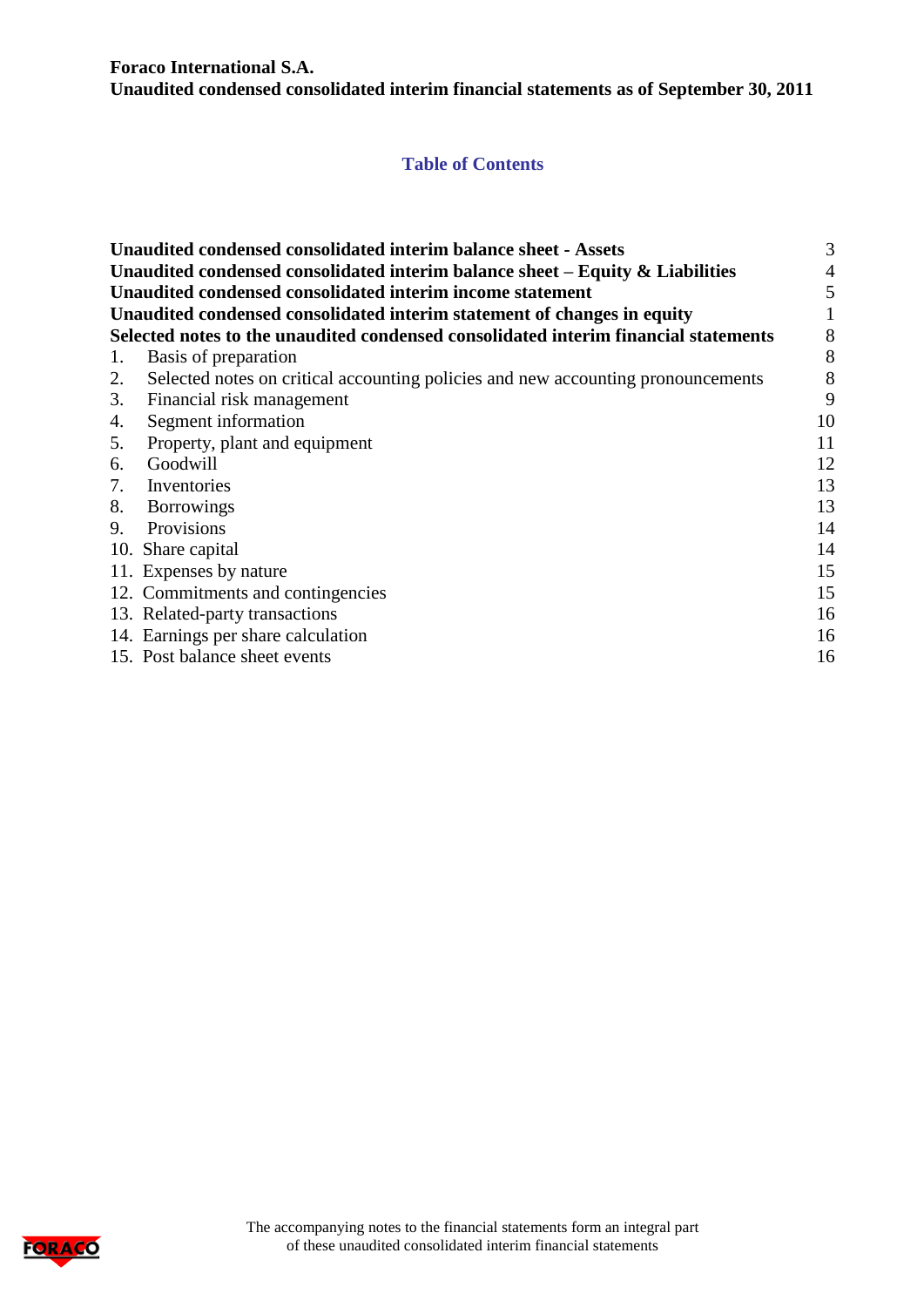# **Unaudited condensed consolidated interim balance sheet - Assets**

<span id="page-2-0"></span>

| in thousands of US\$          | <b>Note</b> | September 30,<br>2011 | December 31,<br>2010 |
|-------------------------------|-------------|-----------------------|----------------------|
| <b>ASSETS</b>                 |             |                       |                      |
| <b>Non-current assets</b>     |             |                       |                      |
| Property, plant and equipment | (5)         | 88,924                | 78,289               |
| Goodwill                      | (6)         | 50,327                | 50,667               |
| Deferred income tax assets    |             | 7,773                 | 10,805               |
| Other non-current assets      |             | 1,226                 | 1,699                |
|                               |             | 148,250               | 141,460              |
| <b>Current assets</b>         |             |                       |                      |
| Inventories, net              | (7)         | 38,356                | 32,384               |
| Trade receivables, net        |             | 56,602                | 40,996               |
| Other current assets          |             | 15,146                | 17,195               |
| Cash and cash equivalents     |             | 19,321                | 14,920               |
|                               |             | 129,425               | 105,495              |
| <b>Total assets</b>           |             | 277,675               | 246,955              |

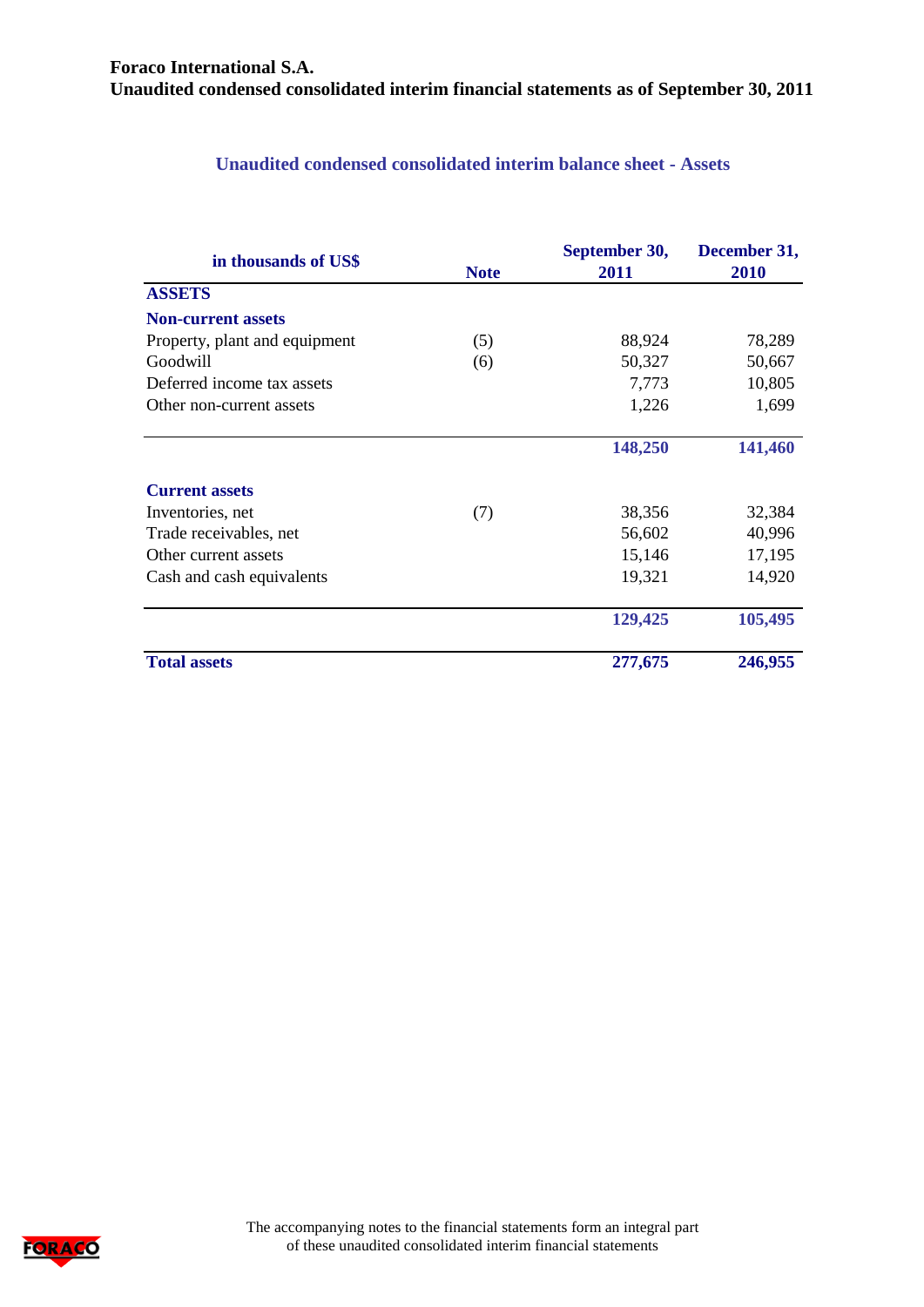# <span id="page-3-0"></span>**Unaudited condensed consolidated interim balance sheet – Equity & Liabilities**

| in thousands of US\$                                              | <b>Note</b> | September 30,<br>2011 | December 31,<br>2010 |
|-------------------------------------------------------------------|-------------|-----------------------|----------------------|
| <b>EQUITY</b>                                                     |             |                       |                      |
| Capital and reserves attributable to the Company's equity holders |             |                       |                      |
| Share capital                                                     |             | 1,468                 | 1,468                |
| Share premium and retained earnings                               |             | 153,299               | 137,342              |
| Other reserves                                                    |             | (1, 417)              | 4,131                |
|                                                                   |             | 153,350               | 142,941              |
| Non-controlling interests                                         |             | 6,726                 | 3,811                |
| <b>Total equity</b>                                               |             | 160,076               | 146,751              |
| <b>LIABILITIES</b>                                                |             |                       |                      |
| <b>Non-current liabilities</b>                                    |             |                       |                      |
| <b>Borrowings</b>                                                 | (8)         | 17,535                | 11,359               |
| Deferred income tax liabilities                                   |             | 7,123                 | 7,213                |
| Provisions for other liabilities and charges                      | (9)         | 1,652                 | 1,597                |
| <b>Current liabilities</b>                                        |             |                       |                      |
| Trade and other payables                                          |             | 52,856                | 39,024               |
| Current income tax liabilities                                    |             | 4,755                 | 2,374                |
| <b>Borrowings</b>                                                 | (8)         | 33,304                | 30,332               |
| Consideration payable related to acquisitions                     | (6)         |                       | 7,941                |
| Provisions for other liabilities and charges                      | (9)         | 374                   | 364                  |
| <b>Total liabilities</b>                                          |             | 117,599               | 100,204              |
| <b>Total equity and liabilities</b>                               |             | 277,675               | 246,955              |

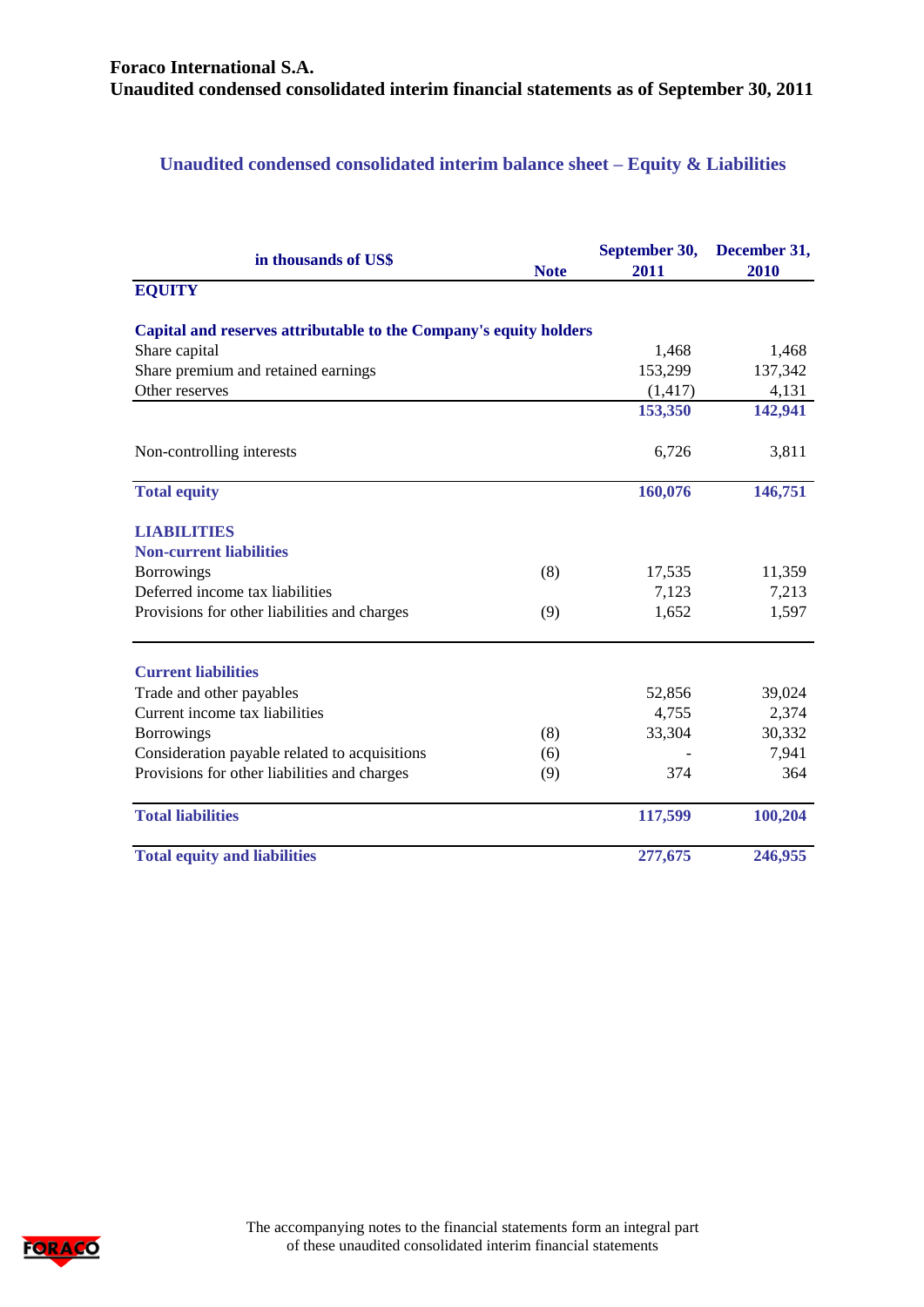# **Foraco International S.A. Unaudited condensed consolidated interim financial statements as of September 30, 2011**

# **Unaudited condensed consolidated interim income statement**

<span id="page-4-0"></span>

| In thousands of US\$                                                                                                                 |             | Three-month period ended<br>September 30, | <b>Nine-month period</b><br>ended September 30 |            |           |
|--------------------------------------------------------------------------------------------------------------------------------------|-------------|-------------------------------------------|------------------------------------------------|------------|-----------|
|                                                                                                                                      | <b>Note</b> | 2011                                      | 2010                                           | 2011       | 2010      |
| Revenue                                                                                                                              | (4)         | 82,408                                    | 51,992                                         | 225,997    | 112,431   |
| Cost of sales                                                                                                                        | (11)        | (62,703)                                  | (40,251)                                       | (173, 450) | (86, 537) |
| <b>Gross profit</b>                                                                                                                  |             | 19,705                                    | 11,741                                         | 52,547     | 25,894    |
| Selling, general and administratives expenses                                                                                        | (11)        | (6,744)                                   | (5,247)                                        | (19, 185)  | (14,207)  |
| Other operating income / (expense), net                                                                                              | (11)        | (23)                                      | 21                                             | (23)       | 246       |
| <b>Operating profit</b>                                                                                                              |             | 12,938                                    | 6,515                                          | 33,339     | 11,933    |
| Finance costs                                                                                                                        |             | (1,390)                                   | (522)                                          | (2,342)    | (875)     |
| Profit before income tax                                                                                                             |             | 11,548                                    | 5,993                                          | 30,997     | 11,058    |
| Income tax expense                                                                                                                   |             | (2,896)                                   | (1,674)                                        | (7, 834)   | (3,093)   |
| <b>Profit for the period</b>                                                                                                         |             | 8,652                                     | 4,319                                          | 23,163     | 7,965     |
| Attributable to:                                                                                                                     |             |                                           |                                                |            |           |
| Equity holders of the Company                                                                                                        |             | 7,363                                     | 2,659                                          | 20,149     | 6,013     |
| Non-controlling interests                                                                                                            |             | 1,289                                     | 1,660                                          | 3,014      | 1,952     |
| Earnings per share for profit attributable to the equity holders of the Company during the period (expressed in US cents per share): |             |                                           |                                                |            |           |

- basic 6.08 25.75 8.08 - diluted 25.57 25.57 2.96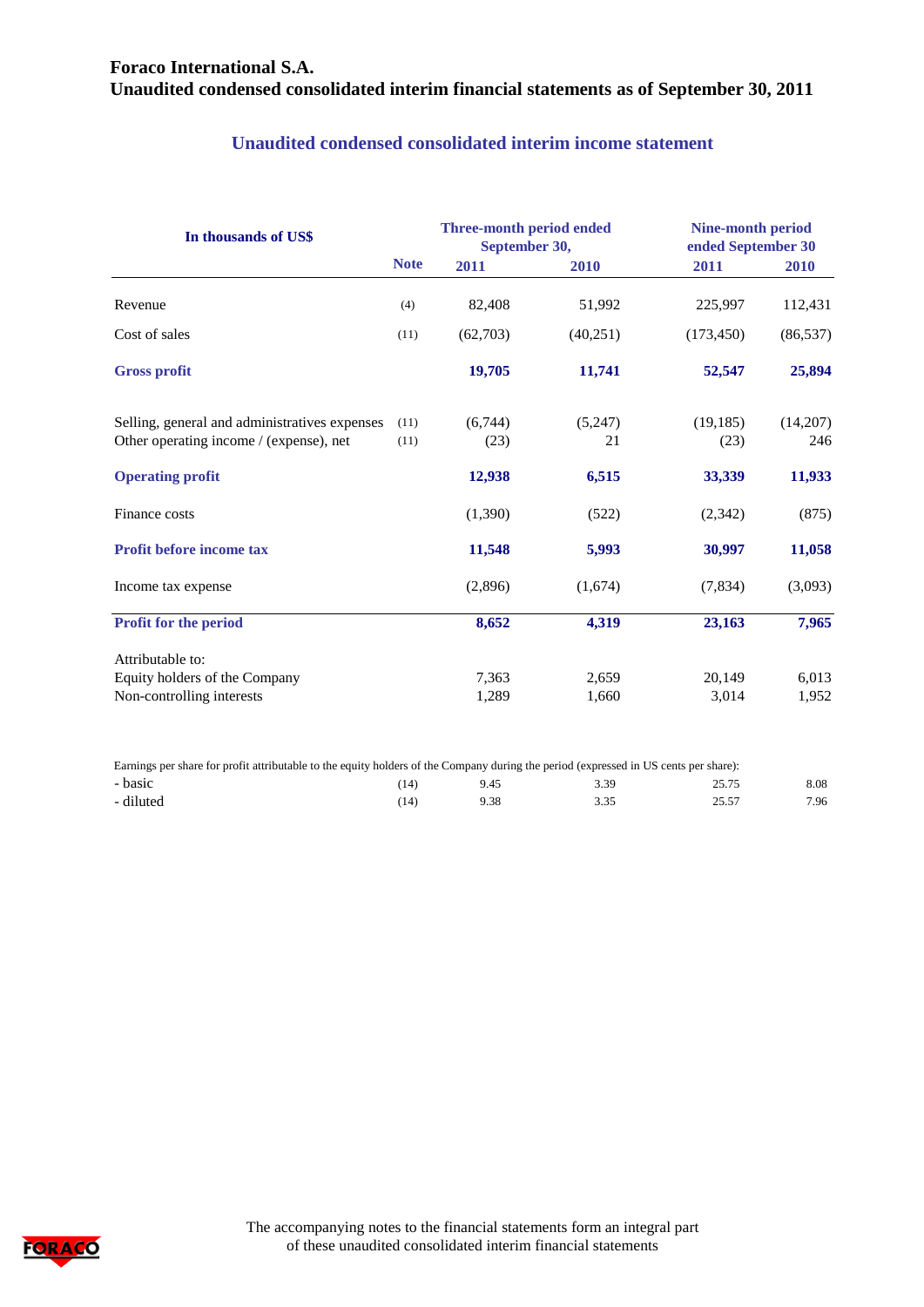# **Foraco International S.A. Unaudited condensed consolidated interim financial statements as of September 30, 2011**

# **Unaudited condensed consolidated interim statement of changes in equity**

|                                                    |                                | <b>Attributable to equity holders of the Company</b><br>Non-             |                                 |              |                                 |               |
|----------------------------------------------------|--------------------------------|--------------------------------------------------------------------------|---------------------------------|--------------|---------------------------------|---------------|
| in thousands of US\$                               | <b>Share</b><br><b>Capital</b> | <b>Share</b><br><b>Premium and</b><br><b>Retained</b><br><b>Earnings</b> | <b>Other</b><br><b>Reserves</b> | <b>Total</b> | controlling<br><b>interests</b> | <b>Equity</b> |
| <b>Balance at January 1, 2010</b>                  | 1,190                          | 84,134                                                                   | 7,043                           | 92,367       | 224                             | 92,589        |
| Profit for the nine-month period                   | $\overline{\phantom{a}}$       | 6,013                                                                    |                                 | 6,013        | 1,952                           | 7,965         |
| Effect of the adoption of IFRS $3(R)$              |                                | (416)                                                                    |                                 | (416)        |                                 | (416)         |
| Currency translation differences                   |                                |                                                                          | (4,319)                         | (4,319)      | (22)                            | (4,341)       |
| Employee share-based compensation                  |                                |                                                                          | 591                             | 591          |                                 | 591           |
| Issuance of equity instruments                     | 278                            | 46,418                                                                   | $\overline{\phantom{a}}$        | 46,696       |                                 | 46,696        |
| Treasury shares purchased (see Note 10)            |                                | (373)                                                                    |                                 | (373)        |                                 | (373)         |
| Exercise of share-based compensation (see Note 10) |                                | 466                                                                      | (466)                           |              | $\overline{\phantom{a}}$        |               |
| Dividend paid relating to 2009                     |                                | (2,007)                                                                  |                                 | (2,007)      | (29)                            | (2,036)       |
| Recognition of EDC's non-controlling interests     |                                |                                                                          |                                 |              | 1,526                           | 1,526         |
| Acquisition of non-controlling Interests           |                                | 47                                                                       |                                 | 47           | (65)                            | (18)          |
| <b>Balance at September 30, 2010</b>               | 1,468                          | 134,282                                                                  | 2,849                           | 138,599      | 3,585                           | 142,184       |
| <b>Balance at January 1, 2011</b>                  | 1,468                          | 137,342                                                                  | 4,131                           | 142,941      | 3,811                           | 146,751       |
| Profit for the nine-month period                   |                                | 20,149                                                                   |                                 | 20,149       | 3,014                           | 23,163        |
| Currency translation differences                   |                                |                                                                          | (4,994)                         | (4,994)      | (99)                            | (5,093)       |
| Employee share-based compensation                  |                                |                                                                          | 746                             | 746          |                                 | 746           |
| Exercise of share-based compensation (see Note 10) |                                | 1,300                                                                    | (1,300)                         |              |                                 |               |
| Treasury shares purchased (see Note 10)            | $\overline{\phantom{a}}$       | (2,530)                                                                  |                                 | (2,530)      | ٠                               | (2,530)       |
| Dividend relating to 2010                          |                                | (2,962)                                                                  |                                 | (2,962)      |                                 | (2,962)       |
| <b>Balance at September 30, 2011</b>               | 1,468                          | 153,299                                                                  | (1, 417)                        | 153,350      | 6,726                           | 160,076       |

# **Unaudited statement of comprehensive income**

|                                           | Nine-month period ended |                       |  |  |
|-------------------------------------------|-------------------------|-----------------------|--|--|
| in thousands of US\$                      | September 30,<br>2011   | September 30,<br>2010 |  |  |
| Net profit for the period                 | 23,163                  | 7,965                 |  |  |
| Currency translation differences          | (5,093)                 | (4,312)               |  |  |
| Total comprehensive income for the period | 18,070                  | 3,653                 |  |  |
| Attributable to:                          |                         |                       |  |  |
| Equity holders of the Company             | 15,155                  | 3,472                 |  |  |
| Non-controlling interests                 | 2.915                   | 181                   |  |  |

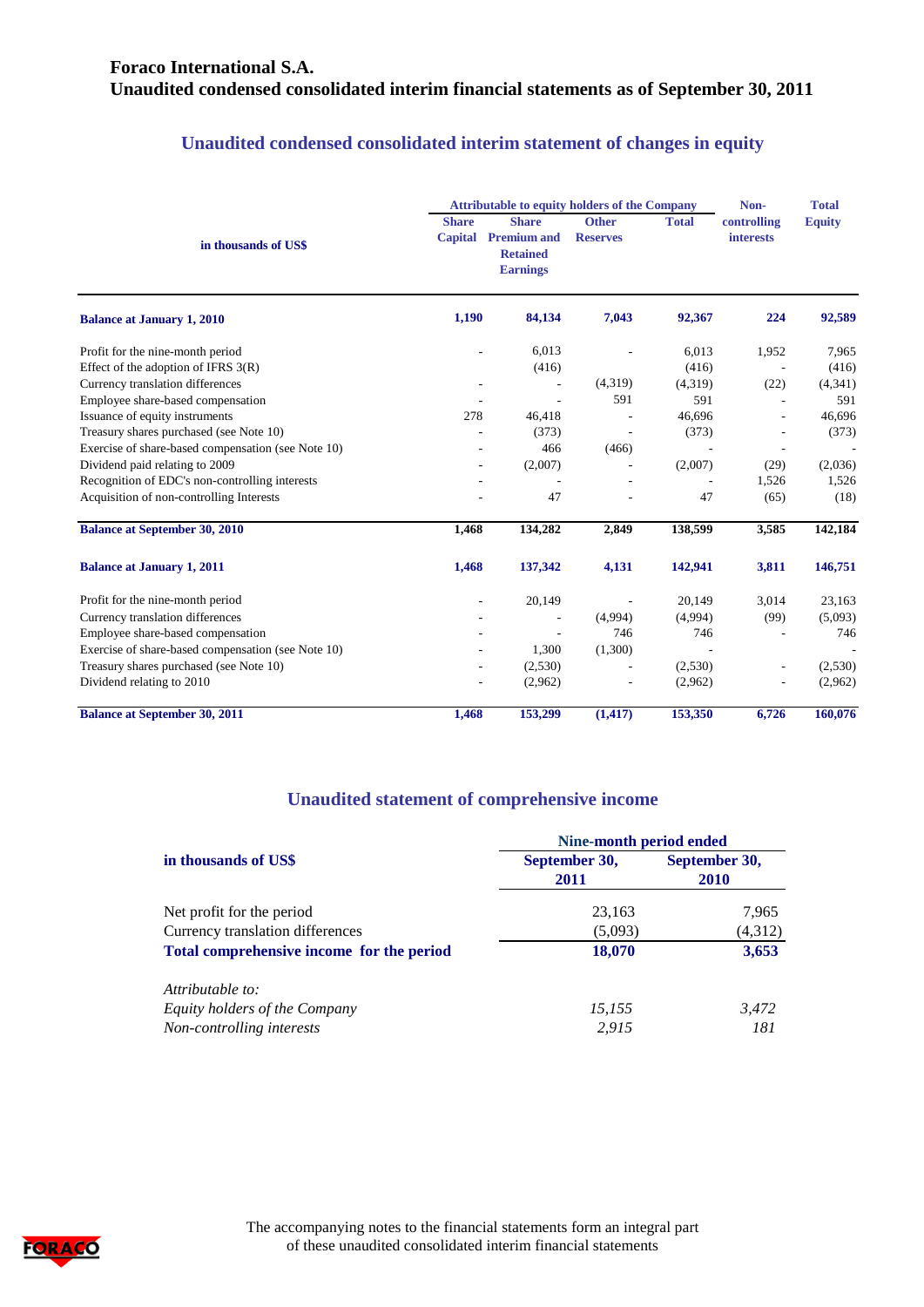# **Foraco International S.A. Unaudited condensed consolidated interim financial statements as of September 30, 2011**

# **Unaudited condensed consolidated interim cash flow statement**

| in thousands of US\$                                                                      | <b>Nine-month period ended</b><br>September 30, |           |  |
|-------------------------------------------------------------------------------------------|-------------------------------------------------|-----------|--|
|                                                                                           | 2011                                            | 2010      |  |
| Profit for the period                                                                     | 23,163                                          | 7,965     |  |
| Adjustments for:                                                                          |                                                 |           |  |
| - Depreciation, amortization and impairment                                               | 21,297                                          | 13,600    |  |
| - Non-cash changes in provisions and consideration payables                               | 382                                             | (157)     |  |
| - (Gain) / loss on sale and disposal of assets                                            | 196                                             |           |  |
| - Share-based compensation expenses                                                       | 746                                             | 592       |  |
| - Income tax expenses                                                                     | 7,834                                           | 3,093     |  |
| - Finance costs, net                                                                      | 2,342                                           | 875       |  |
| Cash generated from operations before changes in operating assets and liabilities         | 55,960                                          | 25,968    |  |
| Changes in operating assets and liabilities:                                              |                                                 |           |  |
| - Inventories                                                                             | (5,128)                                         | (2,202)   |  |
| - Trade accounts receivable and other receivables                                         | (15,829)                                        | (7,837)   |  |
| - Trade accounts payable and other payables                                               | 12,124                                          | 3,615     |  |
| <b>Cash generated from operations</b>                                                     | 47,127                                          | 19,544    |  |
| - Interest paid, net                                                                      | (1,942)                                         | (840)     |  |
| - Income tax refunded (paid)                                                              | 917                                             | (6,851)   |  |
| Net cash flow from operating activities                                                   | 46,102                                          | 11,853    |  |
| Purchase of property, plant and equipment (PPE) (*)                                       | (24,205)                                        | (7,658)   |  |
| Acquisition of Adviser, net of cash acquired (**)                                         |                                                 | (2,700)   |  |
| Repayment of Adviser former shareholder's loan                                            |                                                 | 467       |  |
| Acquisition of Eastern Drilling Company, net of cash acquired (**)                        | (7,600)                                         | (1,588)   |  |
| Acquisition of the net assets of Mosslake Drilling Services Pty Ltd, net of cash acquired |                                                 | (3,180)   |  |
| Acquisition of minority interests                                                         |                                                 | (18)      |  |
| Net cash used in investing activities                                                     | (31,805)                                        | (14, 677) |  |
| Proceeds from issuance of borrowings, net of issuance costs                               | 8,634                                           |           |  |
| Repayments of borrowings                                                                  | (16,201)                                        | (7,097)   |  |
| Net increase / (decrease) in bank overdrafts and short-term loans                         | 2,872                                           | 2,075     |  |
| Acquisition of treasury shares (see Note 10)                                              | (2,530)                                         | (362)     |  |
| Dividends paid to Company's shareholders                                                  | (2,957)                                         | (2,007)   |  |
| Dividends paid to minority interests                                                      |                                                 | (32)      |  |
| Net cash used in financing activities                                                     | (10, 182)                                       | (7, 423)  |  |
| Exchange differences on cash and cash equivalents                                         | 286                                             | (1,981)   |  |
| Net increase/(decrease) in cash and cash equivalents                                      | 4,401                                           | (12, 228) |  |
| Cash and cash equivalents at beginning of the period                                      | 14,920                                          | 25,905    |  |
| Cash and cash equivalents at end of the period                                            | 19,321                                          | 13,677    |  |
| (*) Excluding acquisition financed through capital lease                                  | (12, 640)                                       | (4, 402)  |  |
| (**) Excluding portion of purchased consideration funded through shares and warrants      |                                                 | 46,697    |  |
| Excluding deferred cash consideration to be paid in future periods                        |                                                 | 8,280     |  |

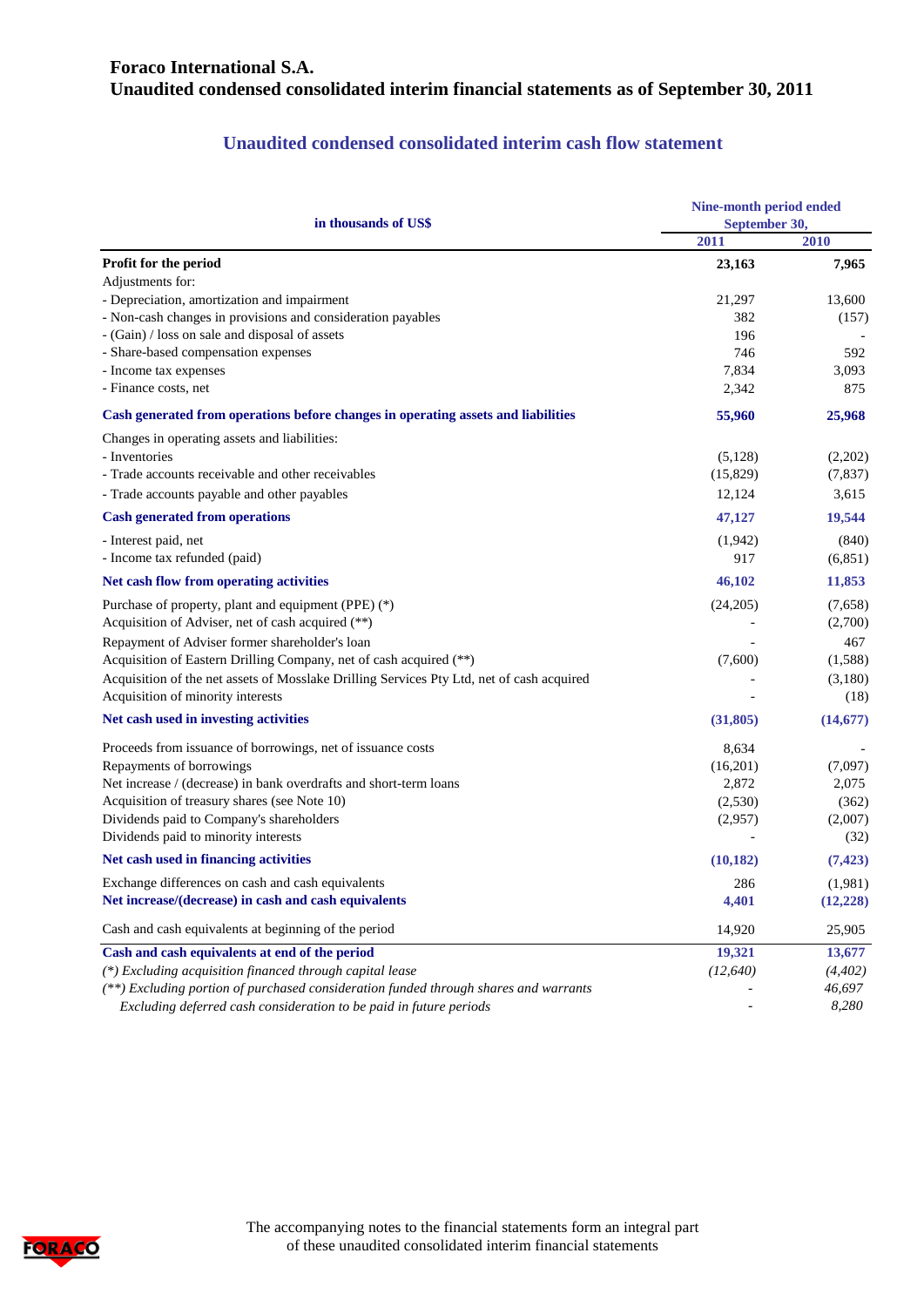#### <span id="page-7-0"></span>**Selected notes to the unaudited condensed consolidated interim financial statements**

#### <span id="page-7-1"></span>**1. Basis of preparation**

These unaudited condensed interim financial statements have been prepared in accordance with IAS 34, Interim Financial Reporting. All material intercompany balances have been eliminated. Because all the disclosures required by IFRS are not included, these interim statements should be read in conjunction with the audited financial statements of Foraco International S.A. and its subsidiaries ("Foraco" or the "Company") for the year ended December 31, 2010. The statements of income for the periods presented are not necessarily indicative of results expected for any future period, nor for the entire year.

Except when otherwise stated, all amounts are presented in thousands of US\$, which is the presentation currency of the Company.

#### <span id="page-7-2"></span>**2. Selected notes on critical accounting policies and new accounting pronouncements**

The accounting policies have been consistently applied with those of the annual financial statements for the year ended December 31, 2010 except for the following policies that were modified.

#### **2.1. Income tax**

During the year, the income tax expense is recognized based on Management's best estimate of the average annual income tax rate expected for the full financial year on a tax jurisdiction by tax jurisdiction basis. In the last quarter of each fiscal year, Management determines the effective income tax rate for the full year based on the anticipated actual tax returns to be filed and the effective contribution of each tax jurisdiction to the consolidated financial statements.

#### **2.2. Seasonal fluctuations**

The geographical expansion of the Company progressively reduces the overall exposure to seasonality. In West Africa, most of the Company's operations are suspended between July and October, due to the rainy season. In Canada, seasonal slow periods occur during the winter freeze and spring thaw or break-up periods. Depending on the latitude, this can occur anytime from October until late December (freezing) and from mid-April through to mid-June (break-up). Operations at mine sites continue throughout the year. In Asia Pacific, Russia and in South America, where the Company operates exclusively in the Mining segment, a seasonal slowdown in activity occurs around year-end and in August where the winter season peaks.

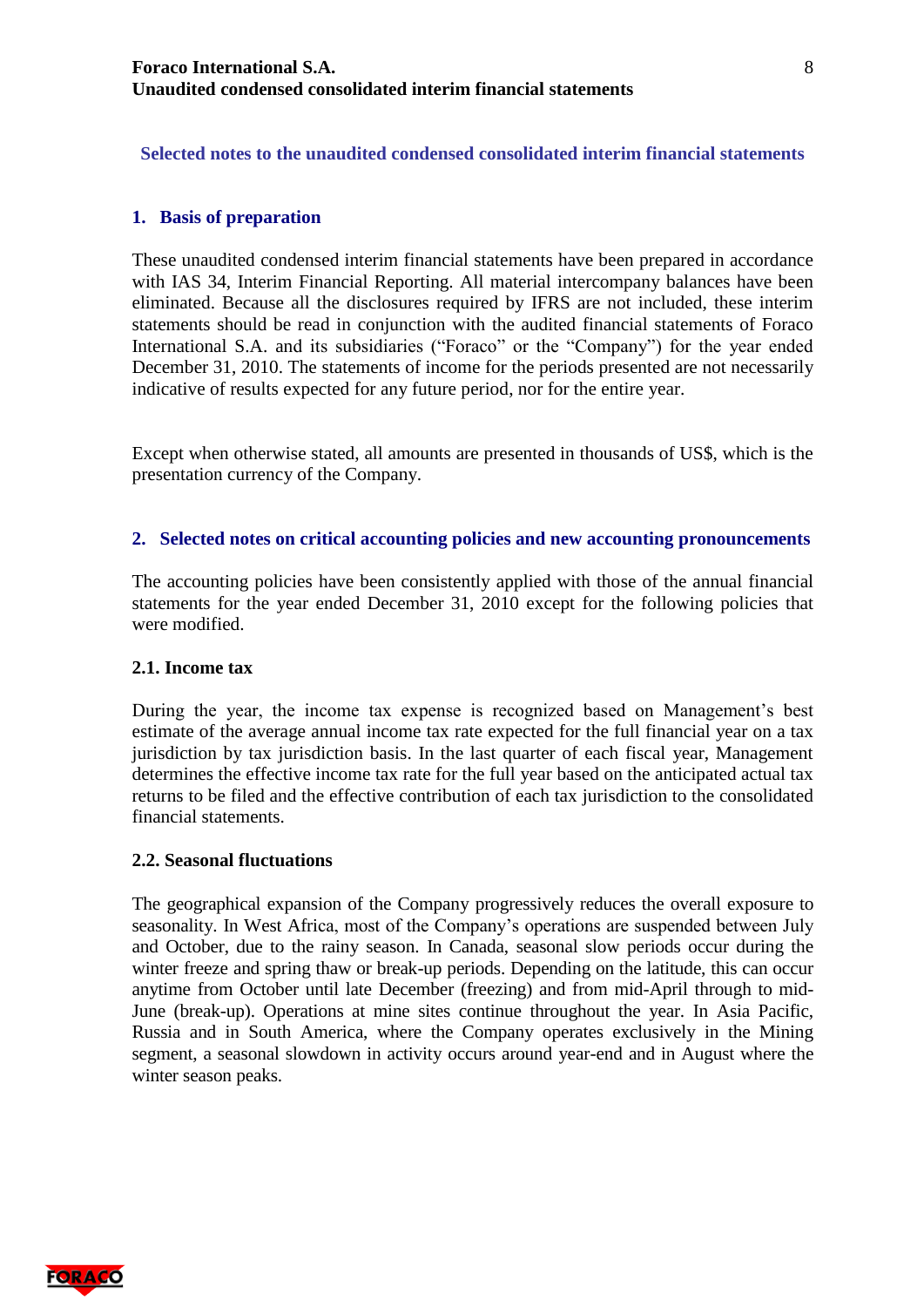#### **2.3. New accounting pronouncements**

#### *Standards, amendments and interpretations to existing standards that have been adopted by the Company on January 1, 2011 with no material impact on the consolidated financial statements*

- Revised IAS 24 "Related party disclosures
- IFRIC 19, "Extinguishing financial liabilities with equity instruments
- Amendments to IFRIC 14 "Prepayments of a minimum funding requirement"
- Amendments to IAS 32, "classification of rights issues

The adoption of these standards has no material impact on the Company's consolidated financial statements.

#### *Standards, amendments and interpretations to existing standards that are not yet effective and have not been early adopted by the Company*

The following standards and amendments to existing standards have been published and are mandatory for the Group's accounting periods beginning on or after January 1, 2012 or later periods, but the Group has not early adopted them:

- IFRS 10 Consolidated Financial Statements
- IFRS 11 Joint arrangements
- $\bullet$  IFRS 12 Disclosure of interests in other entities
- Amendment to IAS 27 Separate financial statements
- Amendment to IAS 28 Investments in associates and joint ventures
- Amendment to IAS 19 Employee benefits
- $\bullet$  IFRS 13 Fair value measurement
- Amendment to IAS 1 Presentation of financial statements

The impact resulting from the application of these standards, amendments and interpretations is currently being assessed.

#### <span id="page-8-0"></span>**3. Financial risk management**

The Company is exposed to a variety of financial risks through its activity, including: currency risk, cash transfer restriction, interest rate / re-investment risk, financial counterparty risk and credit risk.

A significant portion of the cash flows of the Company are denominated in Chilean Pesos, Canadian Dollars, Euros, US Dollars and Australian Dollars.

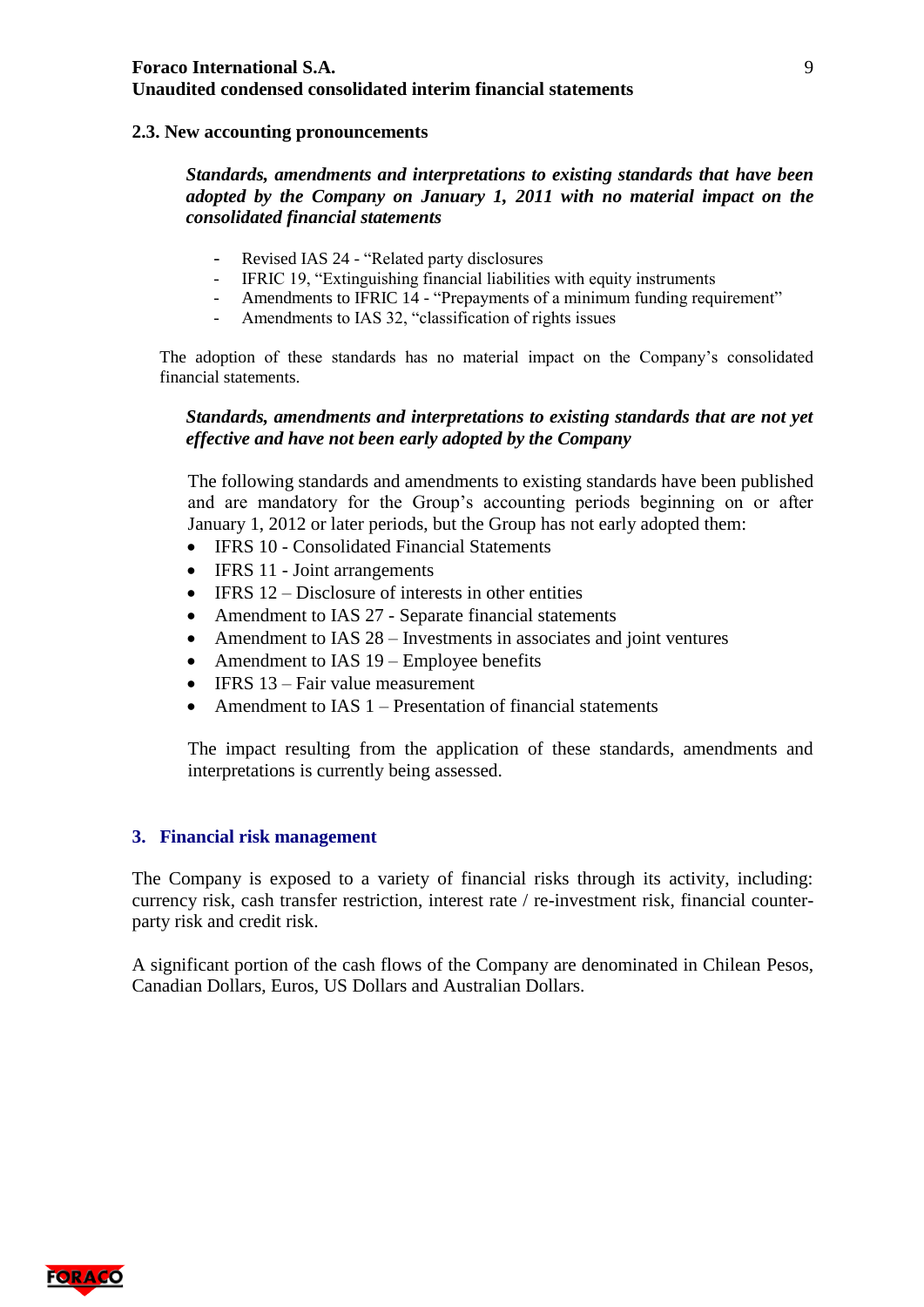#### <span id="page-9-0"></span>**4. Segment information**

The business segment information for the three-month periods ended September 30, 2011, and September 30, 2010, is as follows:

|                                 | <b>Mining</b> |        | <b>Water</b>  |       | Group         |             |
|---------------------------------|---------------|--------|---------------|-------|---------------|-------------|
| Three-month period ended        | September 30, |        | September 30, |       | September 30, |             |
|                                 | 2011          | 2010   | 2011          | 2010  | 2011          | <b>2010</b> |
| Revenue                         | 79.994        | 49,810 | 2.414         | 2,182 | 82.408        | 51,992      |
| Gross profit                    | 19,171        | 11,275 | 534           | 466   | 19,705        | 11,741      |
| Operating profit                | 12,602        | 6,248  | 336           | 267   | 12,938        | 6,515       |
| Finance costs                   | n/a           | n/a    | n/a           | n/a   | (1,390)       | (522)       |
| <b>Profit before income tax</b> | n/a           | n/a    | n/a           | n/a   | 11,548        | 5,993       |
| Income tax expense              | n/a           | n/a    | n/a           | n/a   | (2,896)       | (1,674)     |
| Profit for the period           | n/a           | n/a    | n/a           | n/a   | 8.652         | 4.319       |

The business segment information for the nine-month periods ended September 30, 2011, and September 30, 2010, is as follows:

|                                 | <b>Mining</b> |        | <b>Water</b>  |        | <b>Group</b>  |         |
|---------------------------------|---------------|--------|---------------|--------|---------------|---------|
| Nine-month period ended         | Septembre 30, |        | Septembre 30, |        | Septembre 30, |         |
|                                 | 2011          | 2010   | 2011          | 2010   | 2011          | 2010    |
| Revenue                         | 214,063       | 97.999 | 11.934        | 14,432 | 225,997       | 112,431 |
| Gross profit                    | 49,866        | 22,236 | 2,681         | 3,658  | 52,547        | 25,894  |
| Operating profit                | 31,690        | 10.293 | 1.649         | 1.640  | 33,339        | 11,933  |
| Finance costs                   | n/a           | n/a    | n/a           | n/a    | (2,342)       | (875)   |
| <b>Profit before income tax</b> | n/a           | n/a    | n/a           | n/a    | 30,997        | 11,058  |
| Income tax expense              | n/a           | n/a    | n/a           | n/a    | (7,834)       | (3,093) |
| <b>Profit for the period</b>    | n/a           | n/a    | n/a           | n/a    | 23.163        | 7.965   |

Corporate costs and overheads are allocated to each business segment based on their relative revenues.

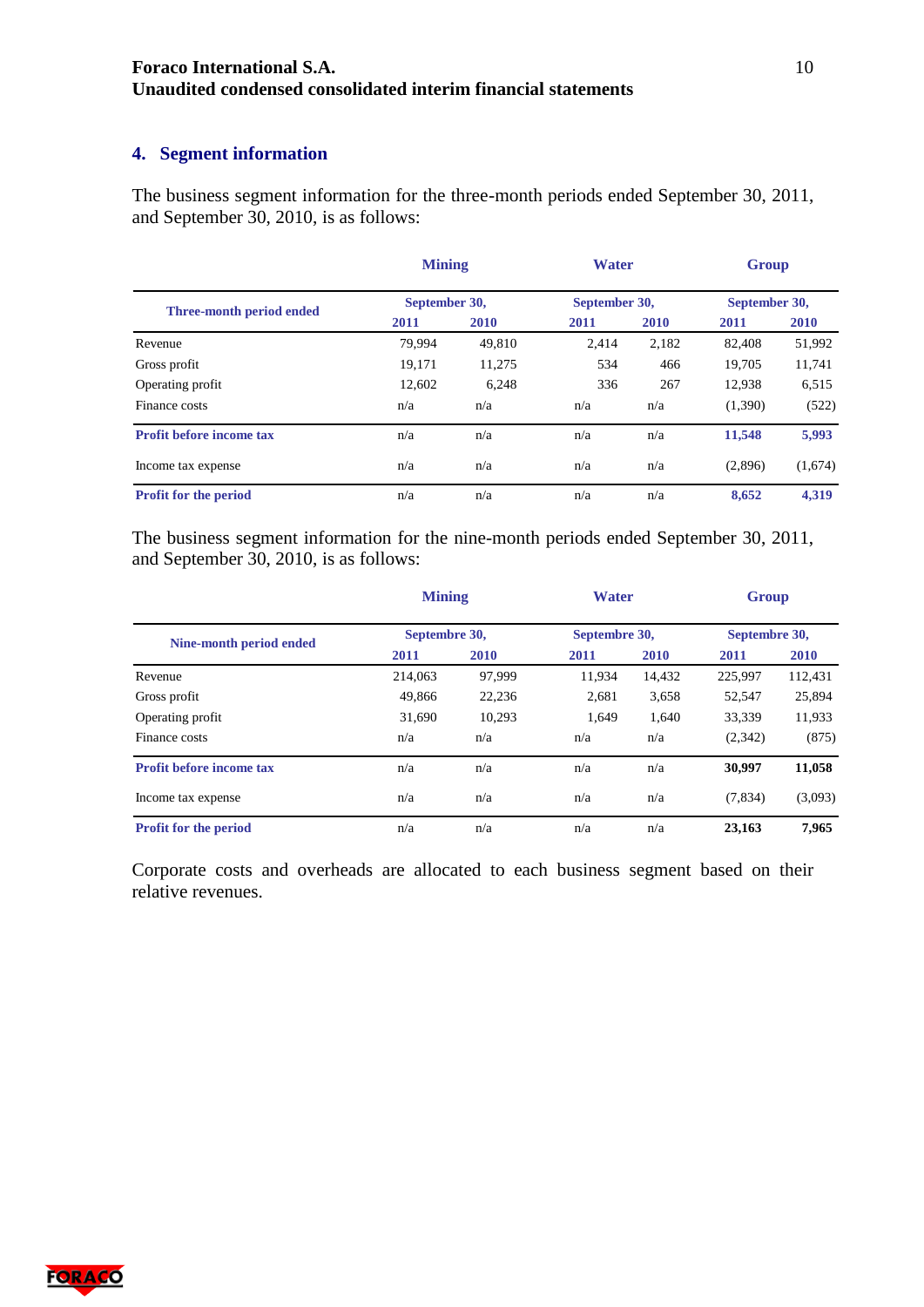The following is a summary of sales to external customers by geographic area for the three-month periods ended September 30, 2011 and September 30, 2010:

| Three-month period ended | <b>September 30, 2011</b> | <b>September 30, 2010</b> |
|--------------------------|---------------------------|---------------------------|
| South America            | 29,834                    | 19,344                    |
| Africa                   | 15,709                    | 8,819                     |
| North America            | 16,522                    | 9,397                     |
| Asia Pacific             | 10,021                    | 6,423                     |
| Europe                   | 10,322                    | 8,009                     |
| <b>Net sales</b>         | 82,408                    | 51,992                    |

The following is a summary of sales to external customers by geographic area for the ninemonth periods ended September 30, 2011 and September 30, 2010:

| Nine-month period ended | <b>September 30, 2011</b> | <b>September 30, 2010</b> |
|-------------------------|---------------------------|---------------------------|
| South America           | 86,204                    | 26,586                    |
| Africa                  | 51,047                    | 35,177                    |
| North America           | 43,698                    | 22,147                    |
| Asia Pacific            | 23,588                    | 17,392                    |
| Europe                  | 21,461                    | 11,129                    |
| <b>Net sales</b>        | 225,997                   | 112,431                   |

# <span id="page-10-0"></span>**5. Property, plant and equipment**

Property, plant and equipment (PPE) consists of the following:

|                                     | Land $\&$<br><b>Buildings</b> | <b>Drilling</b><br>equipment $\&$<br>tools | <b>Automotive</b><br>equipment | Office furniture &<br>other equipment | <b>Total</b> |
|-------------------------------------|-------------------------------|--------------------------------------------|--------------------------------|---------------------------------------|--------------|
| <b>Year ended December 31, 2010</b> |                               |                                            |                                |                                       |              |
| Opening net book amount             | 3,674                         | 32,961                                     | 6,477                          | 522                                   | 43,636       |
| Additions                           | 154                           | 12,119                                     | 3,212                          | 223                                   | 15,708       |
| Exchange differences                | (133)                         | 3,339                                      | 954                            | (78)                                  | 4,082        |
| Disposals or retirements            | (1)                           | (69)                                       | (59)                           | (5)                                   | (134)        |
| Acquisition of Adviser (Note 6)     | 228                           | 26,143                                     | 3,792                          | 150                                   | 30,313       |
| Acquisition of EDC (Note 6)         |                               | 4,453                                      | 220                            | 6                                     | 4,679        |
| Depreciation expense                | (324)                         | (15, 481)                                  | (3,958)                        | (232)                                 | (19,995)     |
| <b>Closing net book value</b>       | 3,598                         | 63,465                                     | 10,638                         | 586                                   | 78,289       |
| Period ended September 30, 2011     |                               |                                            |                                |                                       |              |
| Opening net book amount             | 3,598                         | 63,465                                     | 10,638                         | 586                                   | 78,289       |
| <b>Additions</b>                    | 1,732                         | 22,231                                     | 10,016                         | 666                                   | 34,645       |
| Exchange differences                | (55)                          | (2,123)                                    | (229)                          | (2)                                   | (2,409)      |
| Disposals or retirements            |                               | (171)                                      | (412)                          | (32)                                  | (615)        |
| Depreciation expense                | (298)                         | (15, 469)                                  | (4,947)                        | (272)                                 | (20,986)     |
| <b>Closing net book value</b>       | 4,977                         | 67,933                                     | 15,066                         | 946                                   | 88,924       |

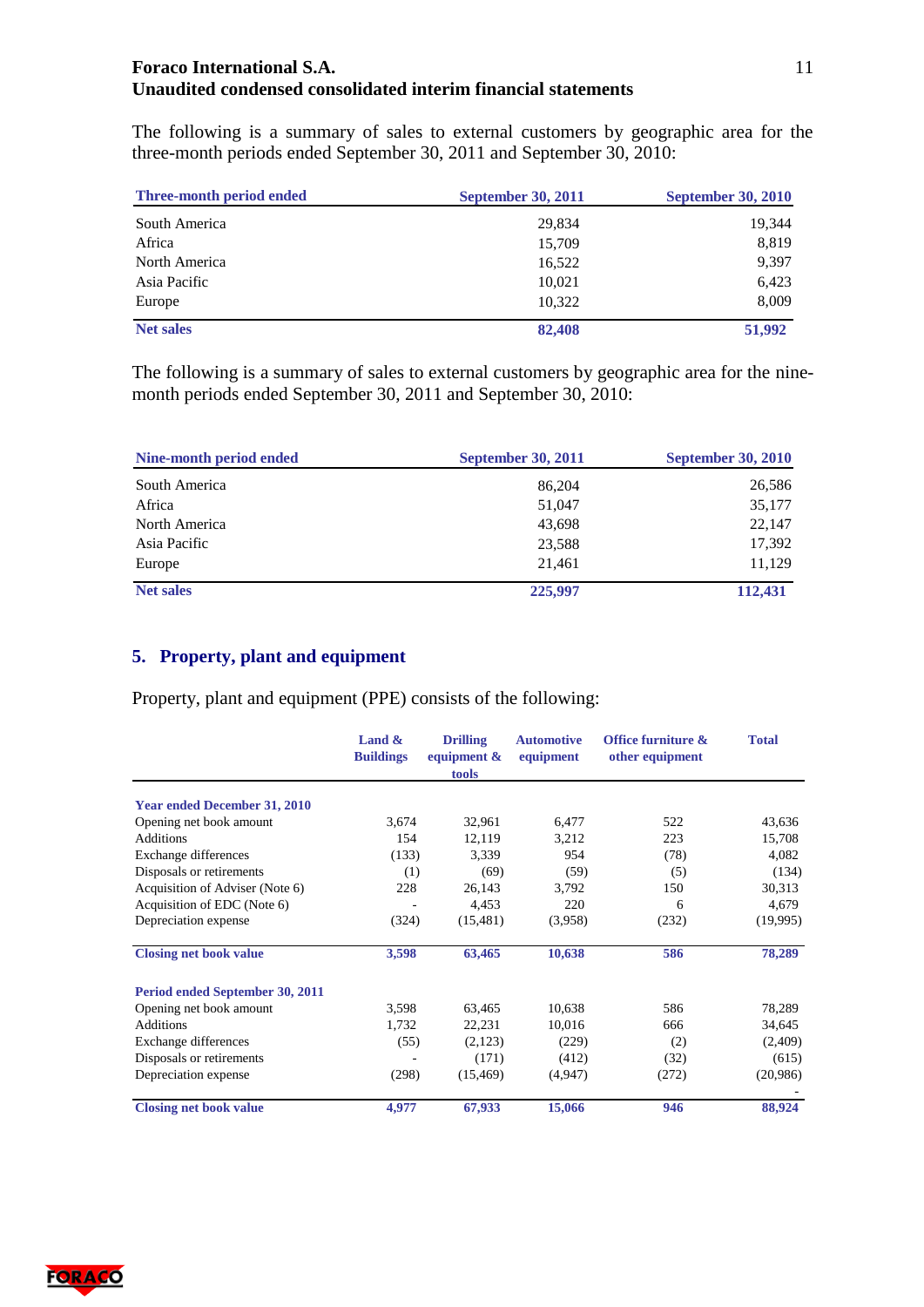The depreciation expense of PPE and the amortization expense of intangible assets have been charged to the income statement as follows:

| <b>Period ended</b>                        | <b>September 30, 2011</b> | <b>September 30, 2010</b> |
|--------------------------------------------|---------------------------|---------------------------|
| Cost of sales                              | 20.662                    | 13.320                    |
| Selling, general & administrative expenses | 324                       | 280                       |
| <b>Total depreciation and amortization</b> | 20,986                    | 13,600                    |

# <span id="page-11-0"></span>**6. Goodwill**

Goodwill can be analyzed as follows:

| <b>Period ended</b>                         | September 30, 2011 December 31, 2010 |        |
|---------------------------------------------|--------------------------------------|--------|
| <b>Goodwill at period beginning</b>         | 50,667                               | 14,879 |
| Acquisition of Adviser Drilling SA          |                                      | 27,130 |
| Acquisition of Eastern Drilling Company LLC |                                      | 8,181  |
| Exchange differences                        | (340)                                | 477    |
| <b>Goodwill at period ended</b>             | 50,327                               | 50,667 |

# *Period ended December 31, 2010*

#### *Acquisition of Adviser Drilling SA*

In March 2010, the Company acquired 100% of the shares of Adviser Drilling SA ("Adviser") in Chile. The Company completed the acquisition on May 26, 2010, from which date the Group's interest in Adviser is consolidated.

The final purchase price amounting to US\$ 52.4 million included (i) a cash consideration of US\$ 5.35 million upon the closing of the transaction, (ii) the issuance of 14,935,750 new shares of the Company and (iii) the issuance of 4,756,539 warrants to acquire shares of the Company, exercisable after two years following closing at no additional consideration, warrant holders being indemnified for dividends paid until the exercise date.

The fair value of the net assets acquired is US\$ 25.3 million and the goodwill resulting from the acquisition is US\$ 27.1 million.

# *LLC Eastern Drilling Company Acquisition*

On May 27, 2010, the Company completed the acquisition of a 50% controlling interest in LLC Eastern Drilling Company ("EDC"), a Russian company.

The final purchase price amounting to US\$9.6 million included (i) a cash consideration of US\$ 2 million paid in May 2010 and (ii) an earn-out payable based on EDC's 2010 financial performance amounting to US\$ 7.6 million, of which US\$ 3.8 million were paid in March 2011 and the remainder of US\$ 3.8 million were paid in the second quarter of 2011.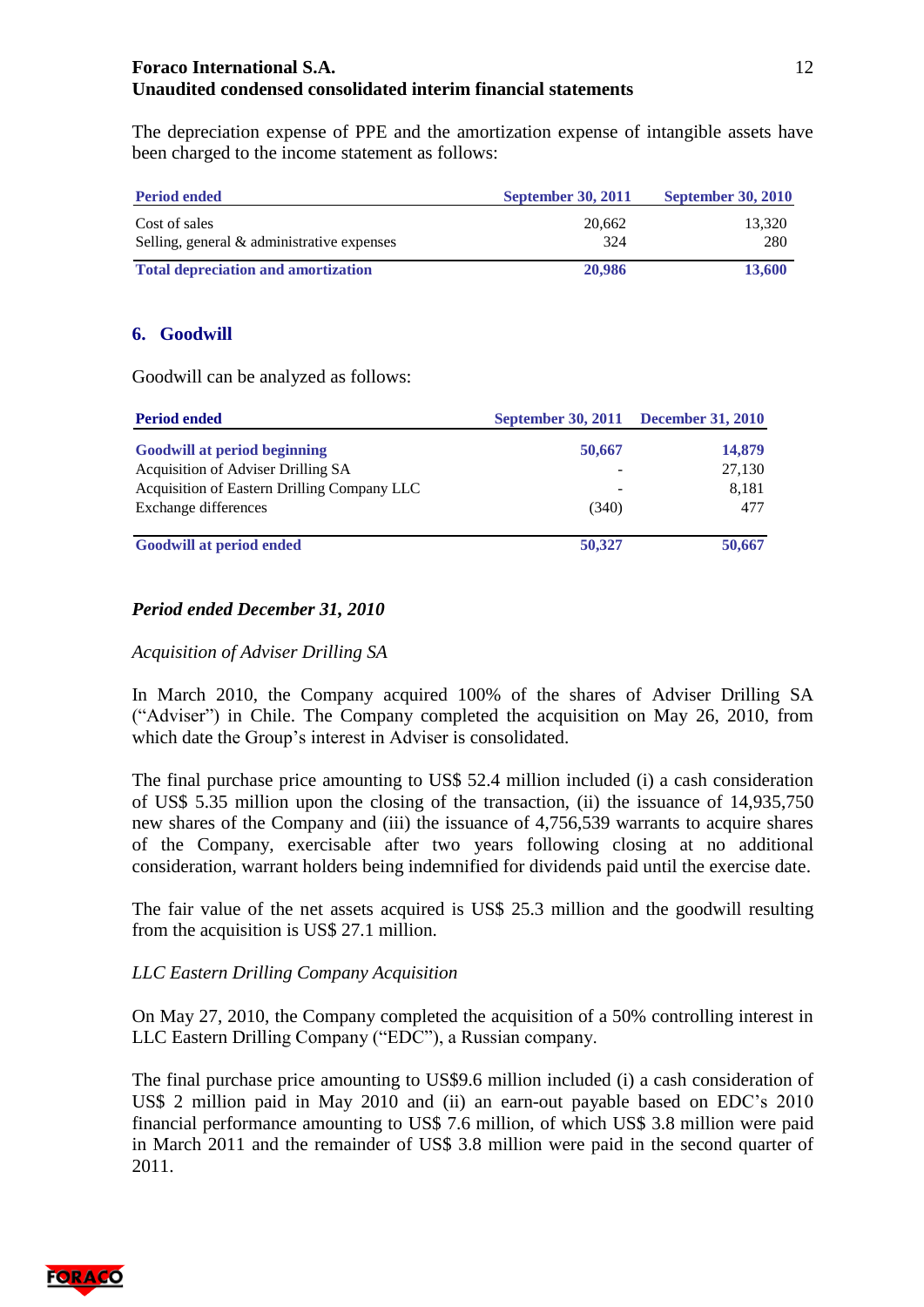The fair value of the net assets acquired is US\$ 1.4 million and the goodwill resulting from the acquisition is US\$8.2 million.

# *Period ended September 30, 2011*

There have been no new acquisitions during the period.

# <span id="page-12-0"></span>**7. Inventories**

Inventories consist of the following:

| <b>Period ended</b>                                            | <b>September 30, 2011</b>          | <b>December 31, 2010</b> |
|----------------------------------------------------------------|------------------------------------|--------------------------|
| Spare parts and consumables, gross<br>Less inventory allowance | 38.356<br>$\overline{\phantom{0}}$ | 32.384                   |
| Inventories, net                                               | 38,356                             | 32,384                   |

#### <span id="page-12-1"></span>**8. Borrowings**

As of September 30, 2011, the maturity of financial debt can be analyzed as follows:

| <b>Maturity</b>                               | <b>Less than</b><br>one year | <b>One to five</b><br><b>vears</b> | Over five<br>vears           | <b>Total</b> |
|-----------------------------------------------|------------------------------|------------------------------------|------------------------------|--------------|
| Bank overdraft                                | 6,972                        | $\qquad \qquad -$                  | -                            | 6,972        |
| Assignment of trade receivables with recourse | 10,516                       | ٠                                  | -                            | 10,516       |
| Bank financing                                | 5,652                        | 7,020                              | $\qquad \qquad \blacksquare$ | 12,672       |
| Capital lease obligations                     | 10.164                       | 10,515                             | $\overline{\phantom{a}}$     | 20,679       |
| <b>Total</b>                                  | 33,304                       | 17,535                             | ۰                            | 50,839       |

Used and unused short-term credit facilities amounted to US\$ 86.2 million as of September 30, 2011. This facility is granted on a yearly basis and is subject to review at various dates.

Total financial debts as of September 30, 2011, include collateralized borrowings of US\$ 31.2 million:

- Assignment of trade receivables with recourse against the Company for an amount of US\$ 10.5 million is secured by receivables that have been transferred; and
- Capital lease obligations amounting to US\$ 20.7 million are secured by related leased assets.

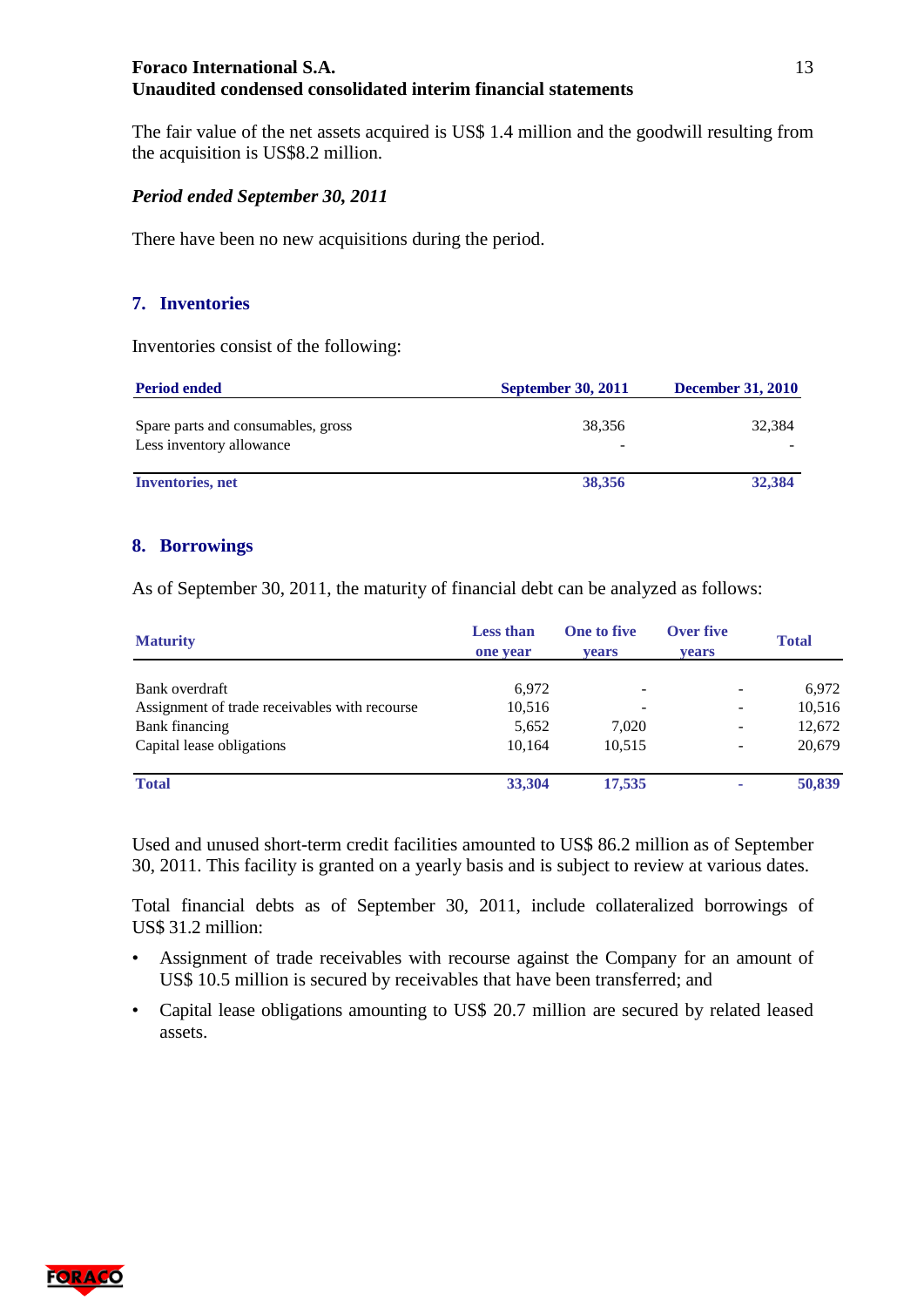# <span id="page-13-0"></span>**9. Provisions**

Provisions comprise the following elements:

|                                          | <b>Pension &amp;</b><br>retirement<br><b>indemnities</b> | <b>Provision</b><br>for tax<br>uncertainty | <b>Other</b><br>provisions | <b>Total</b> |
|------------------------------------------|----------------------------------------------------------|--------------------------------------------|----------------------------|--------------|
| <b>At January 1, 2011</b>                | 420                                                      | 1,252                                      | 289                        | 1,961        |
| Charged to consolidated income statement |                                                          |                                            |                            |              |
| - Addition to provisions                 | 20                                                       |                                            |                            | 20           |
| - Used amounts reversed                  | (24)                                                     |                                            |                            | (24)         |
| - Unused amouts reversed                 |                                                          |                                            |                            |              |
| - Exchange differences                   | 10                                                       | 46                                         | 13                         | 69           |
| At September 30, 2011                    | 426                                                      | 1,298                                      | 302                        | 2,026        |

The Company operates in various tax jurisdictions and may be subject to tax audits. The Company accounts for provisions for tax uncertainties to reflect management's best estimate of its potential exposure.

#### <span id="page-13-1"></span>**10. Share capital**

#### **Number of shares outstanding**

As at September 30, 2011, the number of shares issued, including warrants and net of treasury shares, is 78,376,889.

The total common shares and warrants of the Company are distributed as follows:

|                                                                                                                    | Number of shares | Warrants  | <b>Total</b> |
|--------------------------------------------------------------------------------------------------------------------|------------------|-----------|--------------|
| Common shares held directly or indirectly by principal<br>shareholders                                             | 37,594,498       |           | 37,594,498   |
| Common shares held directly or indirectly by individuals in<br>their capacity as members of the Board of Directors | 1,720,245        | 500,071   | 2,220,316    |
| Commons shares held by the Company                                                                                 | 1,058,400        |           | 1,058,400    |
| Common shares held by the public                                                                                   | 34, 305, 607     | 4.256.468 | 38.562.075   |
| Total shares and warrants issued and outstanding                                                                   | 74,678,750       | 4,756,539 | 79,435,289   |
| Common shares held by the Company                                                                                  | (1,058,400)      |           | (1,058,400)  |
| Total commom shares and warrants issued and<br>outstanding                                                         | 73,620,350       | 4,756,539 | 78,376,889   |



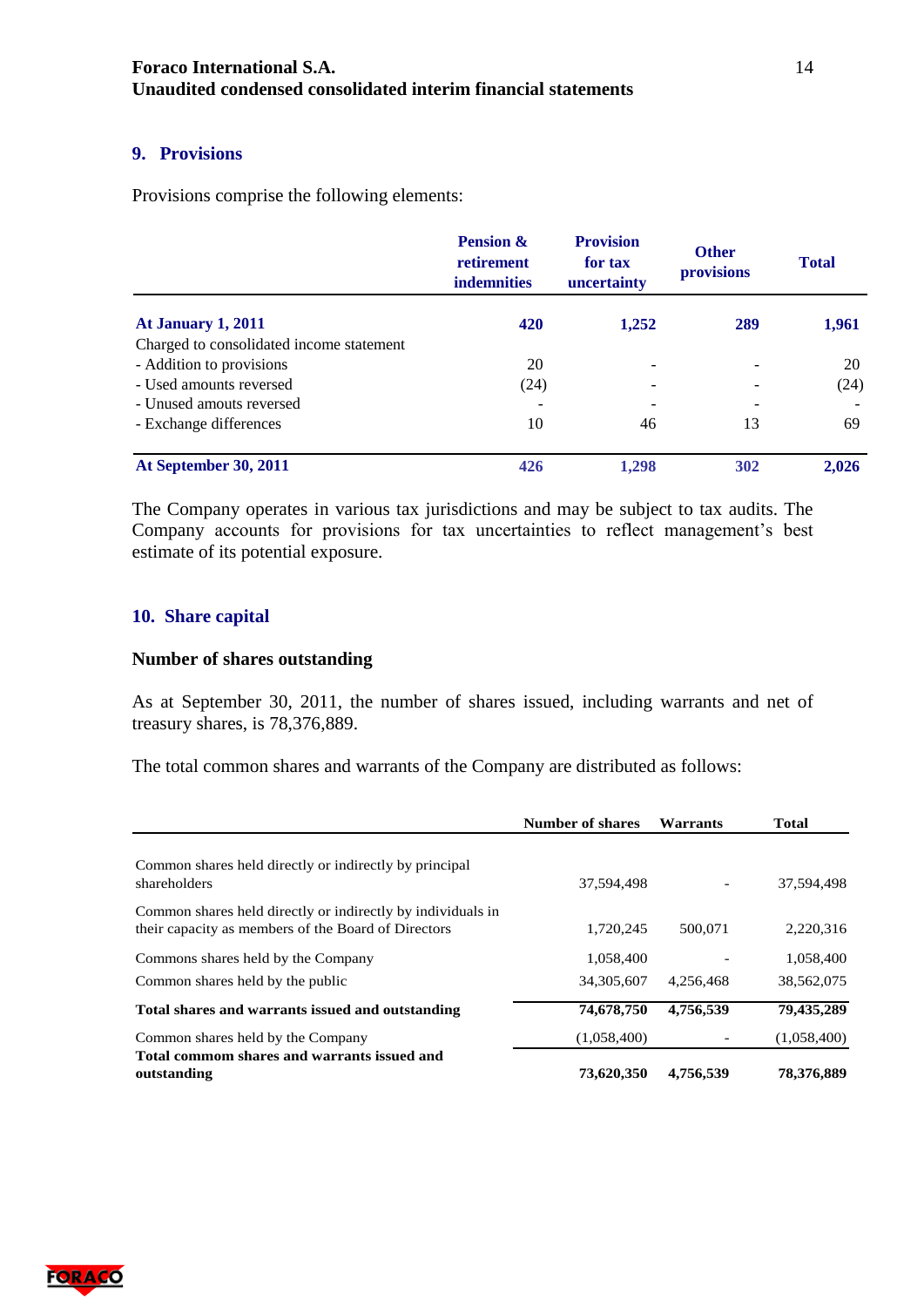#### **Treasury shares**

The Company filed a notice on March 11, 2011, in respect of an additional NCIB with the TSX. The Company may purchase additional common shares up to 1,000,000. As of September 30, 2011, the Company had purchased 838,900 of its own shares at an average purchase price of Can\$ 2.97 per share.

As at September 30, 2011, the Company owns 1,058,400 of its own shares (845,500 as at December 31, 2010).

#### <span id="page-14-0"></span>**11. Expenses by nature**

Operating expenses / (income), net by nature are as follows:

|                                                      | Three-month period ended,<br>September 30, |           | Nine-month period ended<br>September 30, |            |
|------------------------------------------------------|--------------------------------------------|-----------|------------------------------------------|------------|
|                                                      | 2011                                       | 2010      | 2011                                     | 2010       |
| Depreciation and amortization                        | (7, 468)                                   | (5,692)   | (21,297)                                 | (13,600)   |
| Accruals increases / (reversals)                     | (390)                                      | 56        | (381)                                    | 157        |
| Raw materials, consumables used and external charges | (33,923)                                   | (20,712)  | (95, 130)                                | (48, 171)  |
| Employee benefit expense                             | (27,046)                                   | (18,620)  | (74, 537)                                | (37, 628)  |
| Taxes other than on income                           | (606)                                      | (530)     | (1,484)                                  | (1,244)    |
| Other operating expenses (profit), net               | (37)                                       | 21        | 171                                      | (11)       |
| <b>Total operating expenses</b>                      | (69, 470)                                  | (45, 477) | (192, 658)                               | (100, 497) |

Share-based compensation expenses recognized within Employee benefit expense for the nine month period ended September 30, 2011 amounts to US\$ 746 thousand (US\$ 591 thousand in 2010).

#### <span id="page-14-1"></span>**12. Commitments and contingencies**

The guarantees given are as follows:

| <b>Period ended</b>                                      | <b>September 30, 2011</b> | <b>December 31, 2010</b> |
|----------------------------------------------------------|---------------------------|--------------------------|
| Bid bonds                                                | 189                       | 482                      |
| Advance payment guarantees and performance<br>guarantees | 13,639                    | 18,351                   |
| Retention guarantees                                     | 3,259                     | 4,545                    |
| Financial guarantees                                     | 2,911                     | 4,243                    |
| <b>Total</b>                                             | 19,998                    | 27,622                   |

Generally, the Company is subject to legal proceedings, claims and legal actions arising in the ordinary course of business. The Company's Management does not expect that the ultimate costs to resolve these matters will have a material adverse effect on the Company's consolidated financial position, results of operations or cash flows.